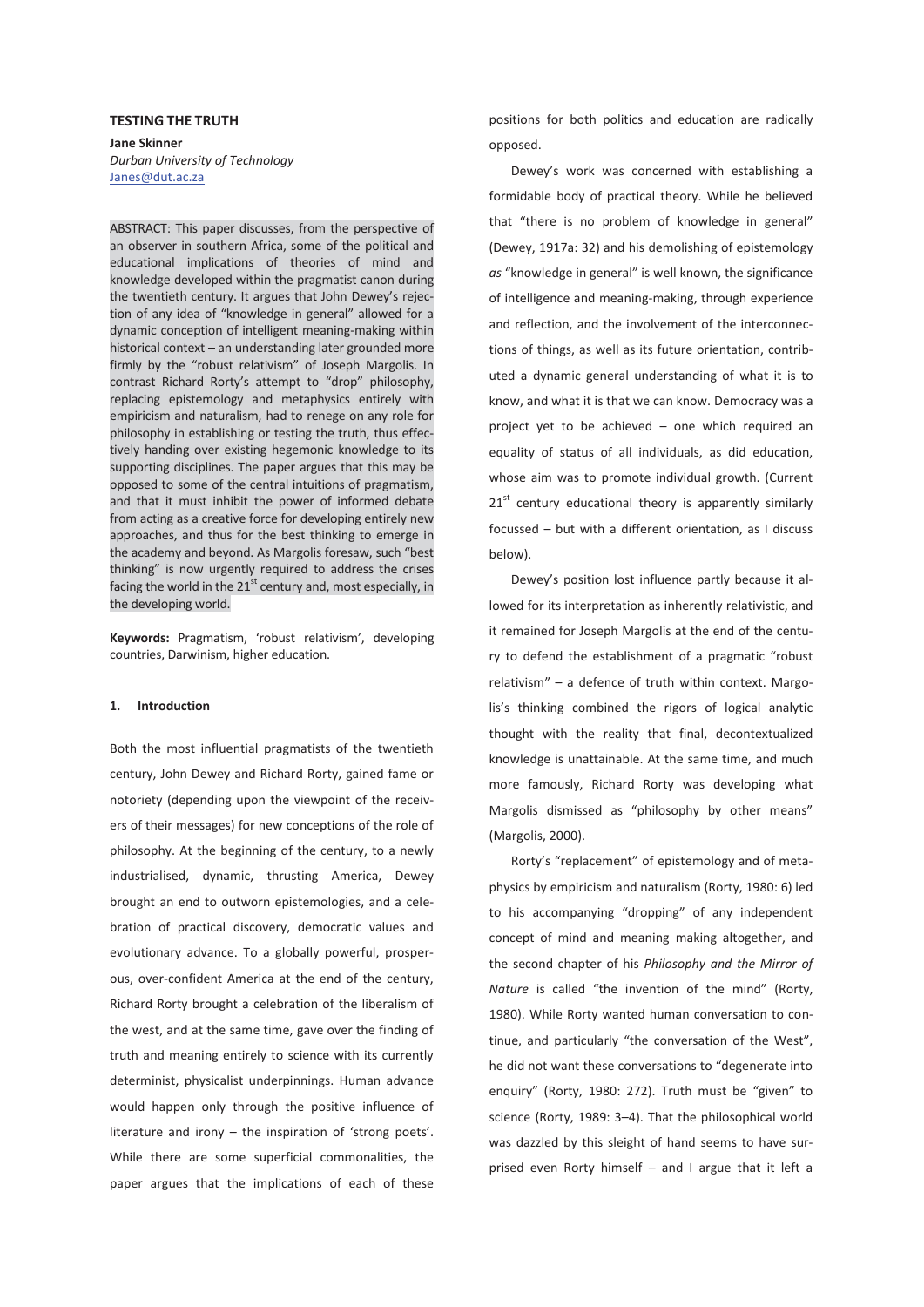political vacuum, giving to our neoliberal world an unwitting apologist, and dampening the chances of developing radically different approaches to entrenched and powerful disciplines within the academy, or of challenging their supporting political structures. From this impasse a philosophy of "robust relativism" may be the best way out.

# **2. Conceptions of the Mind and Knowing Initiated by John Dewey**

In *Philosophy and Education* Dewey insists on a central role for active intelligence and reflection in establishing knowledge: "mind is precisely intentional, purposeful activity controlled by perception of facts and their relationships with one another" (Dewey, 1916: 104). Within a democratic population "the aim of education is to enable individuals to continue their education" and "the object and reward of learning is continued capacity for growth" (Dewey, 1916: 100) – which is very close to what would now be called "lifelong learning". Again in *The Need for a Recovery of Philosophy* Dewey says, "There is apparently no conscious experience without inference. Reflection is native and constant", and he concludes "the time has arrived for a pragmatism which shall be empirically idealistic, proclaiming the essential connexion of intelligence with the unachieved future" (Dewey, 1917a: 111).

While receiving a large following in the early decades of the century, Dewey's ideas were always open to the charge of relativism, and at the time of the Second World War they lost traction when, under the influence of analytic philosophy, the discipline became a highly technical, logical, word game. This has concentrated "not on ideas in the mind but on the language in which the mind's thinking is expressed" (Bullock et al, 1988: 30) and it took the emphasis away from meaning making, and the discipline away from the concerns of the real world. Morris Dickstein says, however, that while "the [Second World] War discredited the kind of enlightened planning with which pragmatism had become identified" its eclipse was never complete and that "during the very

period when it seemed least fashionable the pragmatist revival was on the way"(Dickstein, 1998: 9–10).

One of its defenders in the latter part of the century was the philosopher Joseph Margolis whose defence of a "robust" relativism was minutely argued in his book *The Truth About Relativism* (Margolis, 1991)*.* Margolis's method of analysis was described by one commentator as "analytic baroque" – which Margolis himself approved "because it signifies (to me) an honest effort to depart from the ingrained habits of analytic philosophy without abandoning its genuine sense of rigor" (Margolis, 1991: x). He argues that analytic philosophy simply assumes that its method of analysis will establish "justified true belief" despite the fact that, as he sees it, "the use of true is inseparable from our theories about what we mean by knowledge and the apprehension of particular truths" and therefore " there is no way of giving conceptual priority to alethic questions over epistemic or ontic ones". Thus "neither logic nor epistemology is an autonomous discipline though modern analytic philosophy has always mistakenly supposed they were" (Margolis, 1991: 8). However,

The robust relativist shares with the opponents of relativism the ordinary alethic options of bivalent and many valued truth-values: his distinction rests rather, in theorising that, in this or that sector of inquiry, the intelligible world can intelligently support truth claims that, on a bivalent model, would yield inconsistency or self-contradiction.

And the implications of this are profound for the engaging with the world:

Vindicated, relativism has the force of deepening, in the most profound way, every incipient doubt regarding the presumptions of cognitive fixity, certainly unconditional truth, irrelevance of context and history and personal and societal perspective in both theoretical and practical matters – hence of course, regarding the timeless reliability of specialist pronouncements on the grand Truth of anything – once and for all. (Margolis, 1991: 2)

Again "Relativism presents itself as a philosophy of the free spirit, of all those unwilling to divide the world between the revealed and the debateable. There are no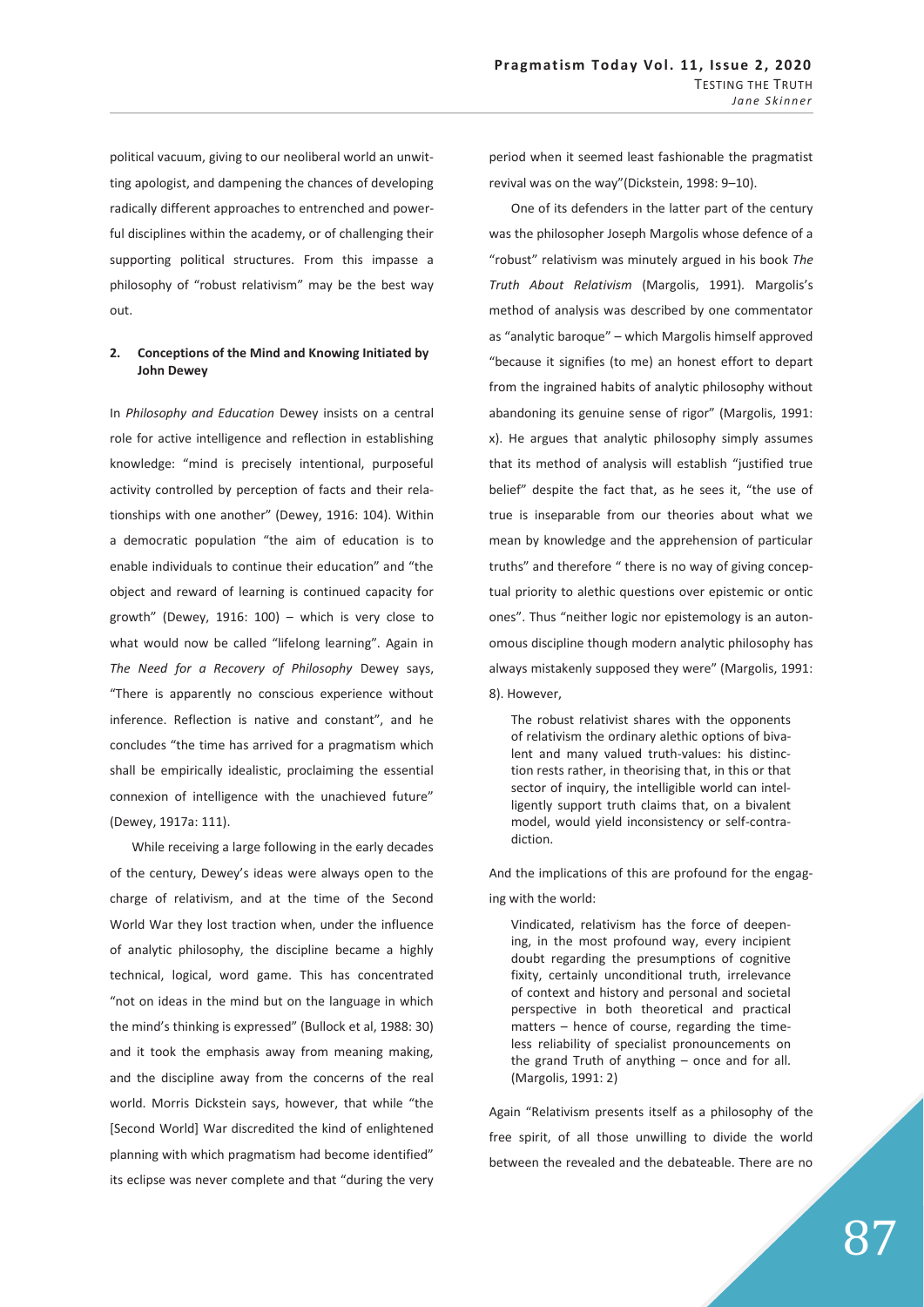such divisions". Most significant here is the implication that only within a relativist position can there be an enabling of context, history and debate to inform what can be deemed as true, and consequently the meaning of things to be both potentially discoverable and infinitely debateable. Therefore, while Margolis argues against the final truth claims of analytic philosophers, his understanding of relativism enables critique to have a purchase on finding the truth in politics and in practical affairs within context. It is thus an enabling approach not a disabling one – bringing back into play the concerns of the real world.

Margolis evokes the legacy of the ancient Greek philosopher and relativist Protagoras ("man is the measure") but sees this as being virtually unrecoverable – only known through his critics, notably Plato and Aristotle. More recently, Carlin Romano has reaffirmed the legacy of the  $4<sup>th</sup>$  century BCE relativist philosophy of Isocrates whose works *are* extant, seeing them as bearing remarkable similarities to the thinking of Dewey as far as a focus on practical problems and public life are concerned: "think of Isocrates here as Deweyonicus" (Romano, 2013: 551). Only accidents of history prevented these thinkers from attaining the central role in our conceptions of philosophy always held by foundational truth-seekers.

### **3. Conceptions of Mind and Knowing as Conceived by Richard Rorty**

While Rorty saw his philosophy as entirely compatible with Dewey's, ("I think of myself as sharing John Dewey's political attitudes and hopes, as well as his pragmatism") it seems that their conceptions of the independent role of mind and meaning are opposed at almost every point. Rorty was initially a professor of English Literature and a philosopher operating within the dominant analytic tradition. He explains his continued use of its method in

*Philosophy and the Mirror of Nature* as follows:

The reason why the book is written largely in the vocabulary of contemporary analytic philosophers, and with reference to problems discussed in the analytic literature, is purely autobiographical. They are the vocabulary and the literature with which I am most familiar and to which I owe what grasp I have of philosophical issues. Had I been equally familiar with other modes of writing philosophy this would have been a better and a more useful book. (Rorty, 1980: 8)

Rorty seeks to refute Cartesian dualism by suggesting that our understanding of the independent concept of mind is merely intuitive and should now be superseded by "physiological methods" (Rorty, 1980: 10). "It seems clear, at least since Wittgenstein and Sellars, that the "meaning" of typographical inscriptions is not an "immaterial" property they have, but just their place in a context of surrounding events, in a language game, in a form of life" (Rorty, 1980: 25). This can be seen as an example of Rorty's recruiting of other philosophers into his way of thinking – often without strong grounds for doing so. In *Philosophical Grammar*, for instance, Wittgenstein indicates that grammar itself is insufficient to indicate meaning: "Is the meaning only in the use of words? Is it not the way this use interlocks with life?" (Wittgenstein, 1969: 65). But I digress. Rorty then goes on to dissect the idea of mind by various analytic tools concluding that "we shall treat the intentional as a sub-species of the functional" (Rorty, 1980: 32) and that "insofar as dualism reduces to the bare insistence that pains and thoughts have no places, nothing whatever hangs on the distinction between mind and body" (Rorty, 1980: 69). However, the fact that Rorty can prove that the concept of mind cannot rightfully be placed within conventional analytic categories can have no final significance in undermining the existence of mind as distinct from the body from a common sense point of view. The inclusion of another consideration such as the quality of "discrimination" could, for instance, immediately reopen this debate – and he admits that he is "painfully aware of the lacunae in the story [he has] told" (Rorty, 1980: 69).

However, Rorty, although he uses their methods, is concerned overall to undermine and displace analytic philosophy. He therefore falls back on literature and hermeneutics to produce "edifying philosophy" and "conversations" – particularly ones which will encourage us to continue "the conversation of the West" (Rorty, 1989: 394) – an injunction which would hardly be currently well received by those nominally outside of a western orbit. Rorty's naturalism necessarily involves biological determinism. His understanding is therefore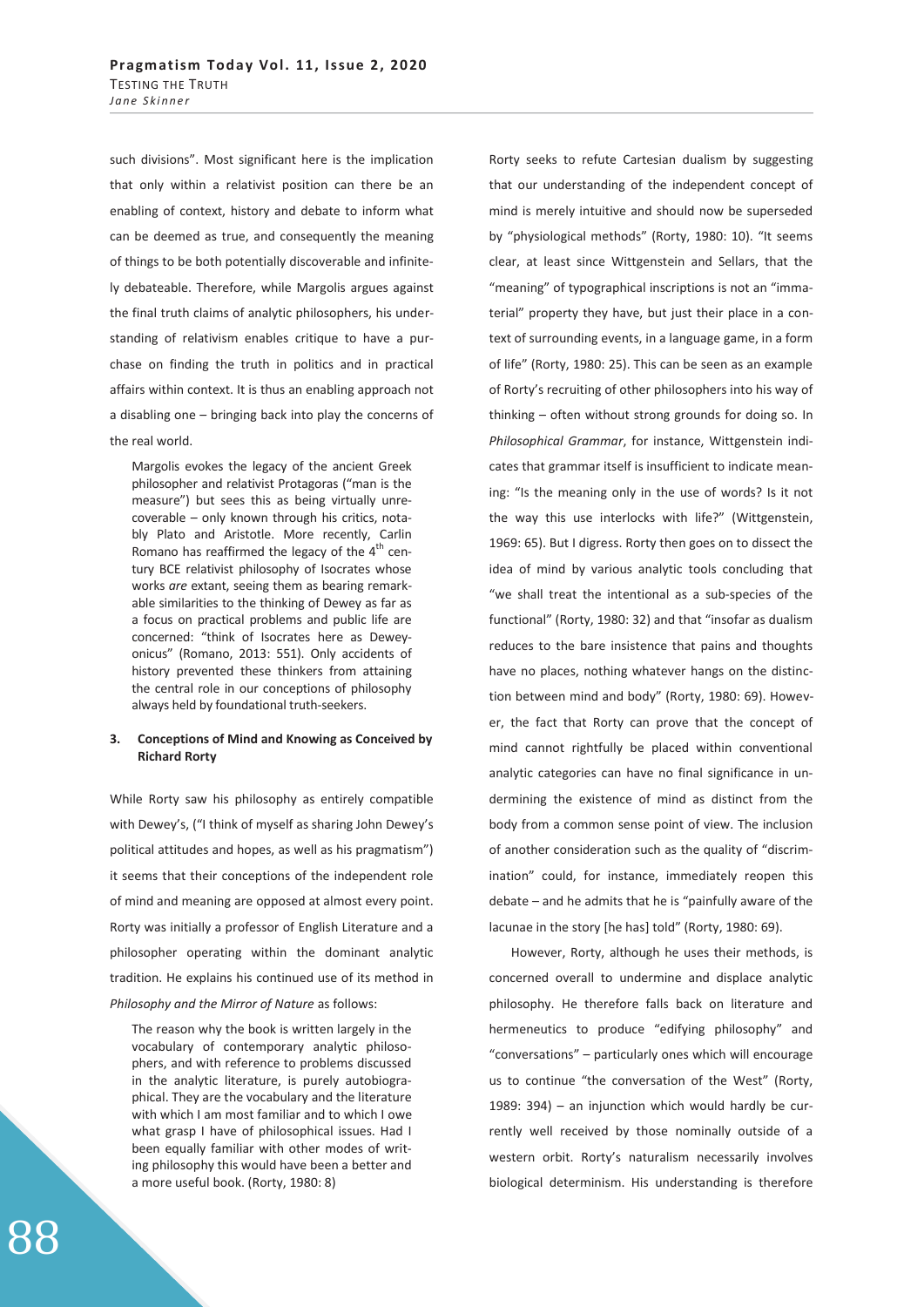that we are, at bottom, the playthings of a system that constitutes us through our biology: "Some atoms-in-thevoid account of micro-processes within individual human beings will [eventually] permit the prediction of every sound or inscription which will ever be uttered". In this scientific "reality" Rorty is certain "there are no ghosts". But if we are not responsible, we cannot be accountable. Like the proles in George Orwell's *Nineteen Eighty-Four,* we can be allowed to think whatever we like because, ultimately, our ideas will not matter.

Which brings us to consider the implications of Rorty's interpretation of a key instance in Orwell's book. This involves the main protagonist, Winston Smith, concluding that "the obvious, the silly and the true had got to be defended. Truisms are true. Hold onto that! The solid world exists…stones are hard…water is wet… Freedom is the freedom to say that two and two equal four. If that is granted all else follows" (Orwell, 1990: 84). As H. O. Mounce argues, it is an extraordinary reading of this passage to suggest, as Rorty does, that this can be read as saying that:

It does not matter whether "two plus two is four" is true, much less whether this is "subjective" or "corresponds to external reality". All that matters is that if you believe it you can say it without getting hurt. In other words what matters is your ability to talk to other people about what seems to you true, not what is in fact true. If we take care of freedom, truth can take care of itself. If we are ironic enough about our final vocabularies, and curious enough about everyone else's, we do not have to worry about whether we are in direct contact with moral reality, or whether we are blinded by ideology, or whether we are weakly "relativistic." (Rorty, 1989: 176–177)

But it is surely precisely Orwell's point that without the truth we cannot take care of freedom (or morality, or false ideologies). The simple truth that all of us are able to find unaided is, in the last resort, our only guarantee of freedom. If, however, our powers of independent thought are only illusory, if we can be swayed this way and that by "strong poets", this ensures that we can not only recreate ourselves but that others can recreate us. If by means of terror or misinformation we renege on our beliefs, there is nothing for us to hold onto – we are

at the mercy of the Party. Mounce holds therefore that Rorty and Orwell's character O'Brien who "re-programmes" dissidents so that they come to love the system "differ in their politics but in their philosophy they are indistinguishable" (Mounce, 1997: 228). The more serious problem is however, that philosophy and politics *cannot* be thus separated. A politics (the holding of power) without a population who have access to independent, grounded, human thought or morality will inevitably turn out to *be* the politics of *Nineteen Eighty-Four.* 

### **4. The Implications of Rorty's Position for Politics and Education**

In Margolis's estimation "all philosophy is political" (unpublished comment, Stara Lesna, 2000), but the thrust of Rorty's second major work, *Contingency, Irony and Solidarity,* is his controversial attempt to divided "private irony" from public liberalism – philosophy from politics. His idea that philosophy has no power to underpin or to debunk other areas of culture means that it cannot underpin (or debunk) a political programme. The philosophical endeavour, the realm of the "ironist" must remain an individual and private concern. Liberals are just a self-appointed group who happen to think that cruelty is the worst thing one can do. Their public commitment has no basis in theory. The lucky chance that led to liberal, Western, democratic systems proliferating since the Enlightenment, is simply due to a fluke of evolution which provided appropriate grounds for these new metaphors ("re-descriptions") taking root and flourishing at the time (Rorty, 1989: 16). This would also seem to be very much at odds with Dewey's regret that in his day "direct preoccupation with contemporary difficulties is left to literature and politics' rather than being appropriately the concern of philosophy" (Dewey, 1917b: 5).

Rorty's position also undermines any attempt to bring issues of power into the discussion: "without traditional concepts of metaphysics we cannot make sense of the appearance-reality distinction and without this dis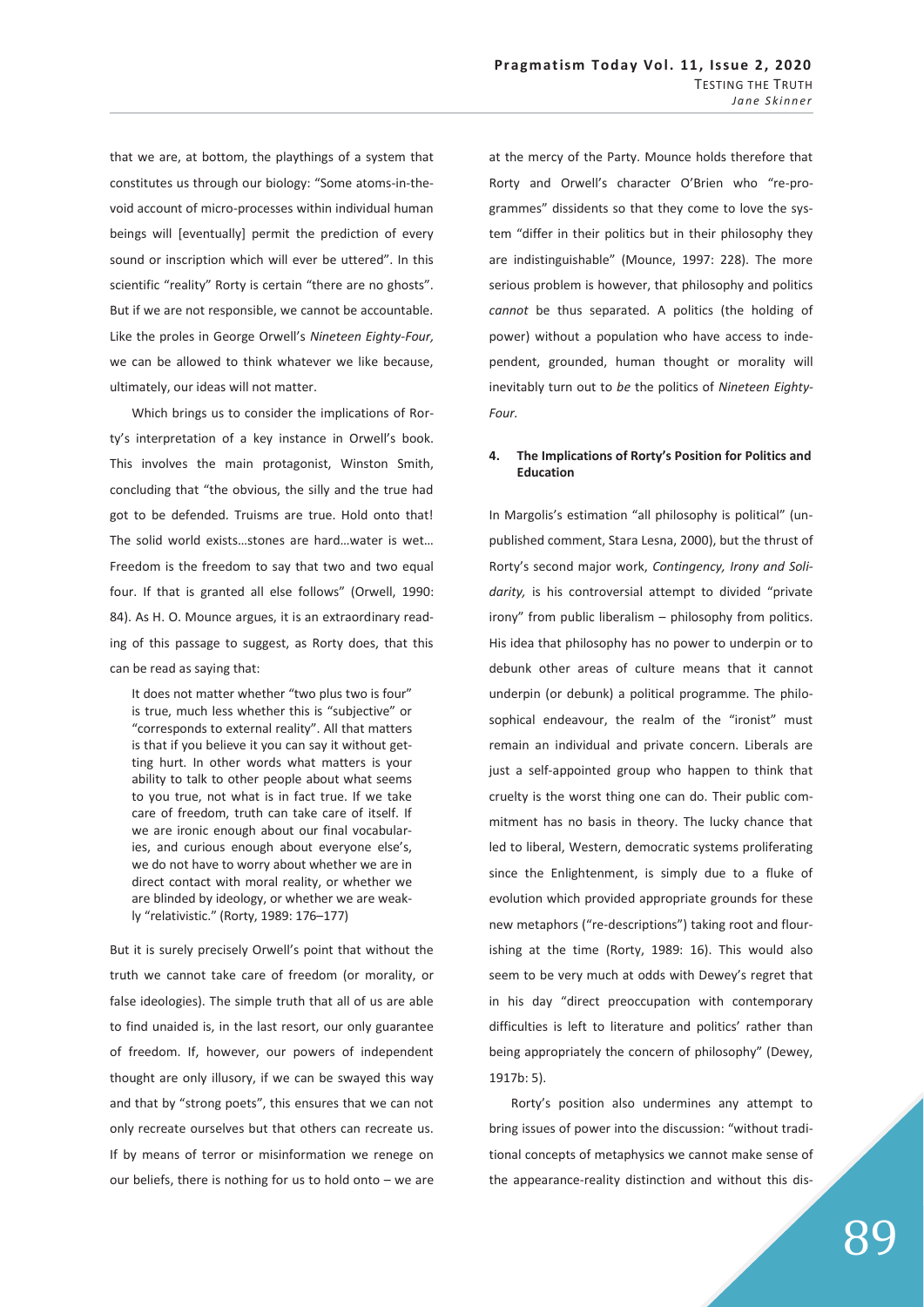tinction one cannot make sense of the notion of "what is really going on". "No more metaphysics, no more unmasking" (Rorty in Mouffe, 1996: 14). A political stance that "drops" the notion of power in this way might be seen as equivalent to a theory of mind that "drops" the idea of mental capacity. It may be convenient but it is hardly conducive to conclusive argument! – and each must ensure the continuance of current received wisdom and scientific reality. In this regard, it is perhaps unfortunate that political ideas of "unmasking" the hidden operation of power, initiated by Karl Marx in 1848, have remained almost exclusively within the realm of politics and within the armoury of the far left, when powerful disciplinary positions are equally susceptible to "false consciousness" and both require the exercise of independent, contextualised intelligent thought to disentangle the true from the false.

This political stance of Rorty's was criticised extensively at the time particularly by Nancy Fraser – but also by others, including Simon Critchley who pointed out that "Rorty's definition of liberal as ethico/political … pays no attention to the economic liberalism… which is indeed in the process of rapidly and violently globalising itself, more often than not without any accompanying commitment to tolerance and the abhorrence of cruelty" (Mouffe, 1996: 23).

Although Rorty was never himself active in politics he responded to critics who urged him to make his political position clear in a book developed from lectures he gave at Harvard called *Achieving our Country.* Here he accused the then fashionable post-structural ideas of the continental intellectuals of failing to be involved with politics on the ground – contrasting them with the engaged left supported (and practiced) by Dewey. The most interesting upshot of this book in recent years, however, has been its prophetic foresight of the rise of Donald Trump:

Members of labor unions, and unorganized unskilled workers, will sooner or later realize that their government is not even trying to prevent wages from sinking or to prevent jobs from being exported. Around the same time, they will realize that suburban white-collar workers – themselves desperately afraid of being downsized – are not going to let themselves be taxed to provide social benefits for anyone else. At that point, something will crack. The non-suburban electorate will decide that the system has failed and start looking for a strongman to vote for – someone willing to assure them that, once he is elected, the smug bureaucrats, tricky lawyers, overpaid bond salesmen, and postmodernist professors will no longer be calling the shots. (Rorty, 1998, quoted in the *New York Times*, Nov 20, 2016)

While this indicates extraordinary foresight on Rorty's part, the question remains as to whether he provided any philosophical tools for its amelioration, or for the recovery of Dewey's project of achieving true democracy over time. A denial of any possibility of unmasking hidden powerful interests, or entrenched disciplinary knowledge (particularly in disciplines such as economics and genetics), or of drawing on extraordinary human powers of intelligent decision making, it could be argued, must leave the situation unresolved and the current entrenched divisions still in place.

In contrast to Rorty's generally optimistic, forwardlooking analysis of the possibilities of American politics at the turn of the century, is Margolis's sobering global vision following 9/11:

The reduction of extreme disparities in goods and rights affecting survival, quality of life and perceived injustice is no longer a matter of extraneous benevolence but rather one of war and peace and survival itself. *We can no longer live in peace if most of the world does not live nearly as well as its most privileged part* (emphasis in the original). (Margolis, 2004: 199)

#### **5. Pragmatism as the Testing of Truth**

I believe that while it cannot be the role of philosophy to offer alternative truths to disciplinary knowledge it can nonetheless be its role to set up for debate the basic assumptions of existing disciplines, and to require their practitioners to justify these on practical and logical grounds. John Maynard Keynes held that the difficulty in progress lies in escaping from old ideas and not so much in developing new ones, while Dewey believed that "we

90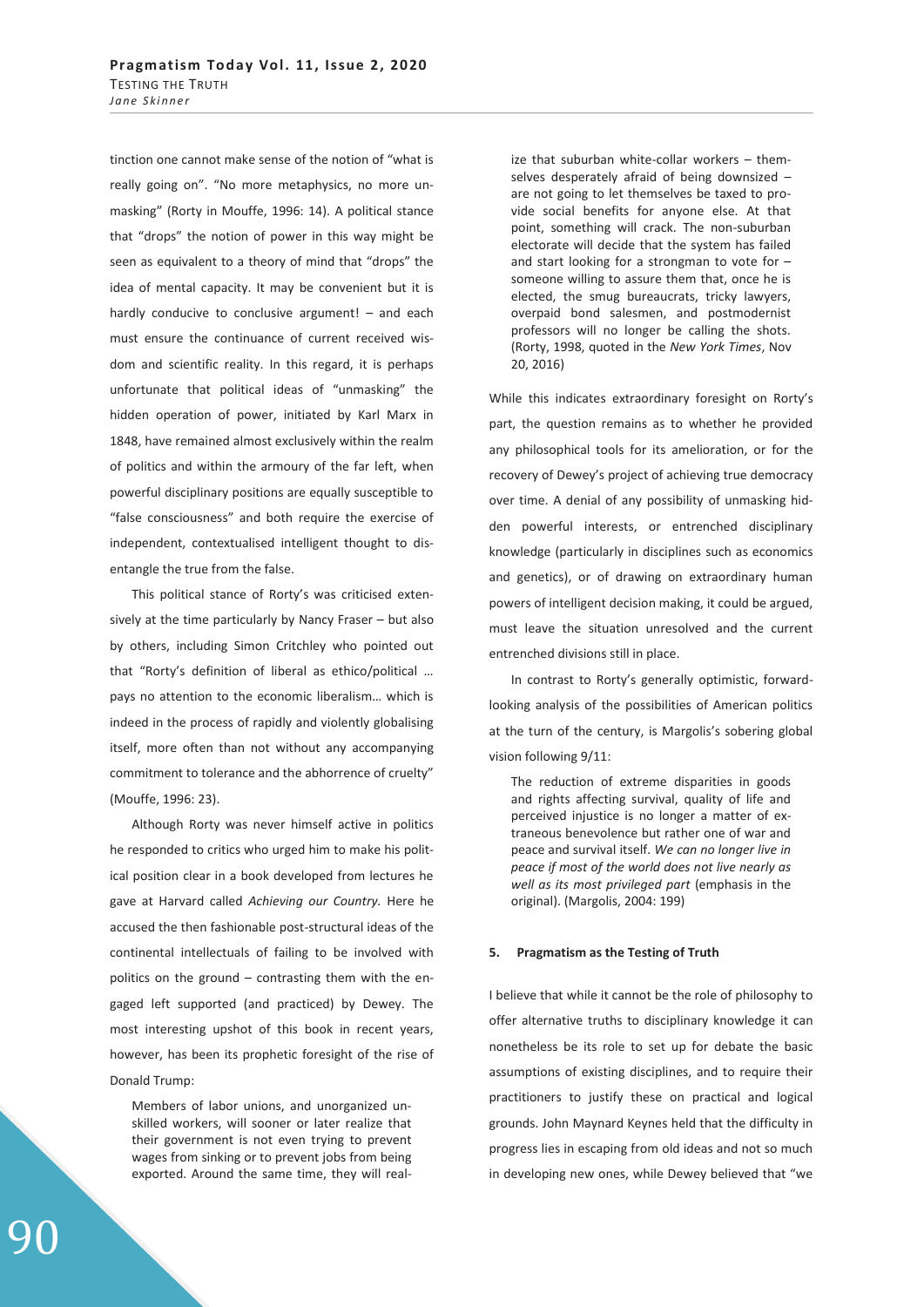rely on precedent as authority only to our own undoing…final reliance on precedent entails some degree of class interest guiding us by the nose whither it will" (Dewey, 1917a: 69).

This Deweyan approach, while aware of its political implications, serves to distance it from Marxist and related critical approaches. If the kind of informed, experiential, experimental method defended by Dewey at the initiation of modern societies, has recently been successful in landing a "rover" with precision on Mars – the same approach can surely be used to disentangle currently entrenched disciplinary positions. Thus I argue for philosophy to assume the role of arbiter between currently entrenched positions and their logical alternatives and, as an educationalist, for students to be involved in these debates from the outset of their studies. How else can "the best thinking" be separated from the currently most powerful?

## **6. Economic Determinism**

Since the intertwined disciplines of economics and politics are of crucial contemporary interest (and especially from a non-Western viewpoint as Margolis's sobering comment above indicates) I will digress here to indicate the apparent weaknesses in their assumptions which key authorities within the disciplines themselves have pointed to. The object is to argue for the importance of continuing not merely the conversation, but rather initiating a (logical, informed) debate in this field and in others – and from standpoints beyond the West.

The transition of economics from its initial status as a political and social science to its current status of a natural, mathematically determinable discipline, began as early as the 1950s under the influence of the economist Paul Samuelson. As a system supportive of the political regimes of Margaret Thatcher and Ronald Reagan in the 1980s this "neo-classical economics" increasingly held sway across the western world and is still the undisputed approach of the International Monetary Fund, the World Bank, the World Trade Organisation and all leading

economics departments in the principal universities. Its status as scientific "truth" is illustrated by the fact that undergraduate students of economics are not generally expected now to study either economic history or its theoretical underpinnings. As in any natural science economic approaches are assumed to be the best and most rational currently available (Skinner, 2016). This negates Dewey's understanding that: "Any theory and set of practices is dogmatic which is not based upon critical examination of its own underlying principles" (Dewey, 1917a: 182). That some of its most respected and successful practitioners are amongst its severest critics should allow for their voices to be heard.

The most successful and respected economist of the mid-twentieth century was almost certainly John Maynard Keynes who, in his book *The General Theory of Employment, Interest and Money*, said of classical economic theory that its characteristics "happen not to be those of the economic society in which we actually live, with the result that its teaching is misleading and disastrous if we attempt to apply it to the facts of experience". And of von Hayek's *Prices and Production,* Keynes commented that "It is an extraordinary example of how, starting with a mistake, a remorseless logician can end up in Bedlam" (Harrod, 1972: 513). While this is not an important book of Hayek's, it is significant that his ideas underpinned Thatcher's "TINA doctrine" (There Is No Alternative). Other leading economic thinkers in more recent times have included Paul Ormerod (one-time leading writer for "the Economist"), Ha-Joon Chang (reader in the Political Economy of Development at the University of Cambridge) and Janis Varoufakis (former finance minister of Greece). All have powerfully challenged the underpinning logic of this discipline, without any significant refutation of their arguments – but also without gaining any traction in the political or mainstream academic world.

While there is no space to debate the issues here, the economists involved in disciplines of Development Studies would be able to open up debates on the issue of third world debt which subsumes more than half the revenue of poorer countries – and can extend to Euro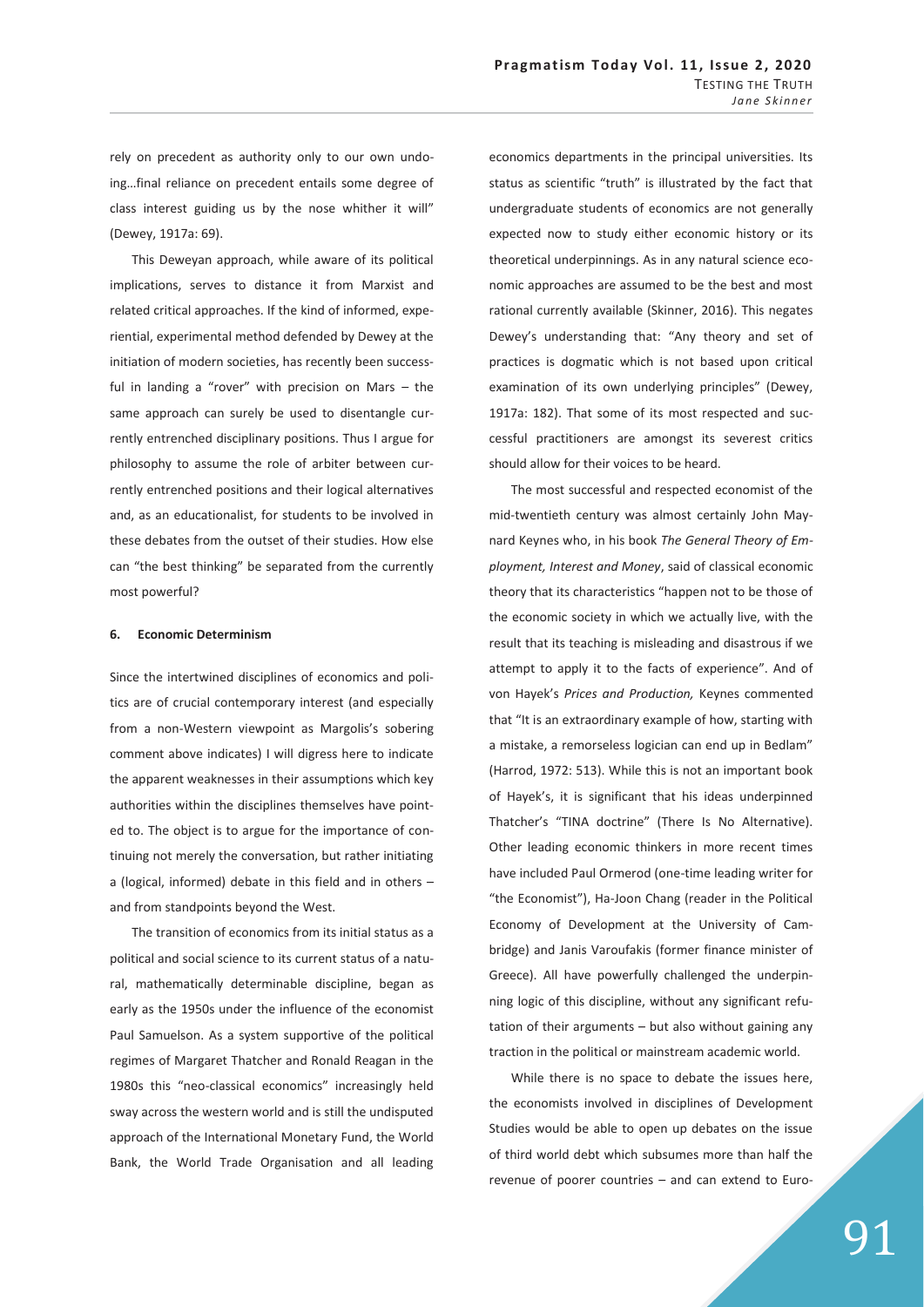pean countries (as in the case of Greece) effectively denying any real development. They might require answers as to why the USA has always been open to bankruptcy as a means of reinstating individuals and companies within its borders (viz Donald Trump) but not for countries – although this has been proven successful historically; and why a Tobin Tax of less than one percent levied on all international financial transactions (as suggested by a Nobel prize winner in economics as long ago as the 1970s) could not powerfully address climate change, global epidemics and natural disasters.

Rorty says very little about economics and yet, however democratically inclined he clearly was, his philosophical instinct had to be to "give" economics to the economists, in the same way that he believed that "it would make for philosophical clarity if we just *gave* cognition to predictive science" (Rorty, 1989: 360).

#### **7. Biological and Evolutionary Determinism**

Of even longer duration has been the hegemonic standing of Charles Darwin's theory of evolution and its attendant rationalist naturalism. This has become ever more entrenched over succeeding decades from a stage in the early  $20<sup>th</sup>$  century when it lost support. Yet it remains only a theory – and debatable. As its potential implications are strongly supportive of the current economic and political hegemony, I will take my digression a little further before returning to my main arguments. Here also debate on the strength, or otherwise, of these underpinnings has been almost entirely closed down in the academy and thus in the curricula offered to undergraduates in the universities.

Just as Rorty was more tentative in his arguments than are his subsequent supporters  $-$  so Darwin was more tentative in his claims than are his current adherents. In order to indicate that his theories are open to debate, I shall therefore consider only two key doubts that Darwin himself expressed as to the soundness of his own theories. He admitted that if it could be shown that a development could only have happened if more than one new element had to appear simultaneously to make it work, then his conception of random mutation as the initiating mechanism of evolutionary advance would fail; and he also realised that to confirm his theories about the origins of new species (that is beyond the obvious truth of successful adaptations) "missing links", not only in the ascent of man but in all other species, would need to be discovered across the fossil records – but subsequent decades, and now centuries, involving huge expansion of the fossil records, have produced no further missing links. The origin of species thus remains obscure.

 In connection with Darwin's concern about the simultaneous emergence of complex adaptations, in the early 1990s a group of eminent American scholars in the fields of biochemistry, evolutionary biology and philosophy of science, met to discuss their growing dissatisfaction with the currently accepted neo-Darwinian view of evolution, particularly in the light of recent spectacular discoveries concerning molecular biology. In a video of this meeting and its conclusions, one of the scientists involved, Dr. Behe, describes, as an example, the working of the bacteria flagellum as being "akin to an outboard motor" in its operation although several times more sophisticated and operating at 100 000 rpms. The group concluded that the molecular "machines" within cells, of which the flagellum is only one, are the most efficient machines in the universe – but also that all parts of each machine had not only to be assembled in perfect sequence but all were essential for its operation – that is, they all had to have been initiated simultaneously. This flaw in Darwin's theory thus had to wait 135 years to be exposed by irrefutable scientific evidence – but its significance has yet to be acknowledged. (The scientists themselves retreated to a position in support of "intelligent design" – guaranteed to outlaw them from further serious scientific consideration). Again, I put the opposing arguments simply to indicate that they *are* available, and again, no leading university requires its undergraduate students to debate them.

92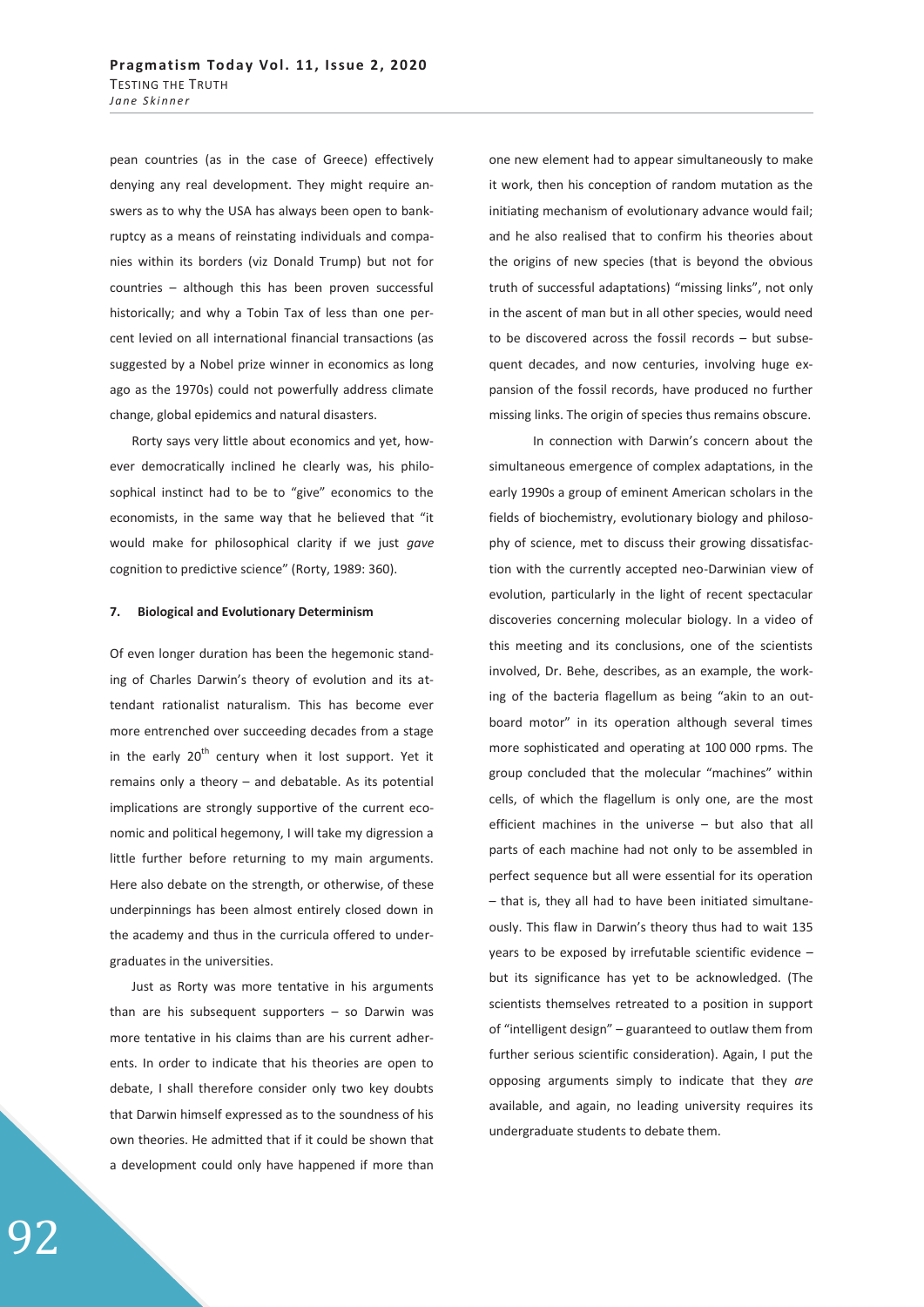#### **8. "Student Centred" Teaching and Learning**

There is at least a superficially close resemblance between the currently fashionable educational goal of "student-centred teaching and learning" and Dewey's educational vision. In response to the rather diverse understandings which have developed around this idea, Louise Starkey has recently developed a conceptual framework for "student-centred education" which encompasses three overlapping dimensions. These she defines as being humanist, agentive and cognitive (Starkey, 2019). As envisaged by Dewey, in this educational approach each student must be treated as a unique human being whose individual cultural differences are respected, and the aim of education is to empower and develop students in order to enhance their intellectual growth. However, Starkey places these current goals firmly within the framework of neo-liberal thinking whose agenda is market-driven and where competition drives the market – and this is confirmed by wider reading within this literature which centres strongly on the need for student-centred learning to provide the economy with the necessary "twenty-first century skills". These involve the development of flexibility, autonomy and lifelong learning in order to respond to the demands of the future workforce (Guillermo and Humberto, 2018: 2) and to enhance the competitive capacity of the university in the global marketplace. Higher Education Institutions thus face continued political pressure to be "agile and responsive" to societal needs (Doyle and Brady, 2018: 316). However, these "societal needs" are understood as those required by governments and employers rather than those of the universities themselves (now experiencing diminished academic freedom) or of the students whose protests (particularly concerning their economics curriculum) generally go unheeded. While Dewey also saw employability as a legitimate aim of education, it was hardly the principal one.

African countries' universities have for some years sought to adapt to this "learner-centred" agenda, but successful implementation levels have been minimal

(Xulu-Gama et al, 2018) – there is simply not enough money available for what is necessarily a highly labourintensive teaching and learning system. Skilled lecturers, trained tutors, well-adapted learning spaces and small classes are needed for "tailoring teaching interventions and learning interventions to enhance each student's academic achievement… and to give formative feedback" (Starkey, 2019: 6). The reality is that this can only be achieved in elite institutions which must undermine Dewey's parallel democratic intention which sees education as requiring equality within a population if the agenda is not to be set by outsiders beyond the students themselves. And this agenda is increasingly set by political and economic interests, even in the case of the elite institutions.

### **9. Conclusion**

Thus, it appears to a pragmatist living in the southern tip of Africa twenty years into the new century, that John Dewey's century-old agenda for education and for democracy are exactly what we need but that they have hardly progressed. That Richard Rorty's provocative pragmatism, if ultimately unconvincing to this observer, served importantly to revive a global interest in this most practical of philosophies, is universally acknowledged. It also appears that if Dewey's understanding of knowledge seeking and finding can have proven so successful in practical and scientific disciplines over the past century, it can equally be used now to disentangle the true from the false in current assumptions of knowledge where these are clearly failing to produce Deweyan practical, useable, democratic results. "Faith in the power of intelligence to imagine a future which is a projection of the desirable in the present, and to invent instrumentalities of its realization, is our salvation… surely a sufficiently large task for our philosophy" (Dewey, 1917a: 69). The current need appears particularly to be for a philosophy given free rein to *test the truth of current knowledge and no longer to seek it* – and this need is urgent while academic freedom appears increas